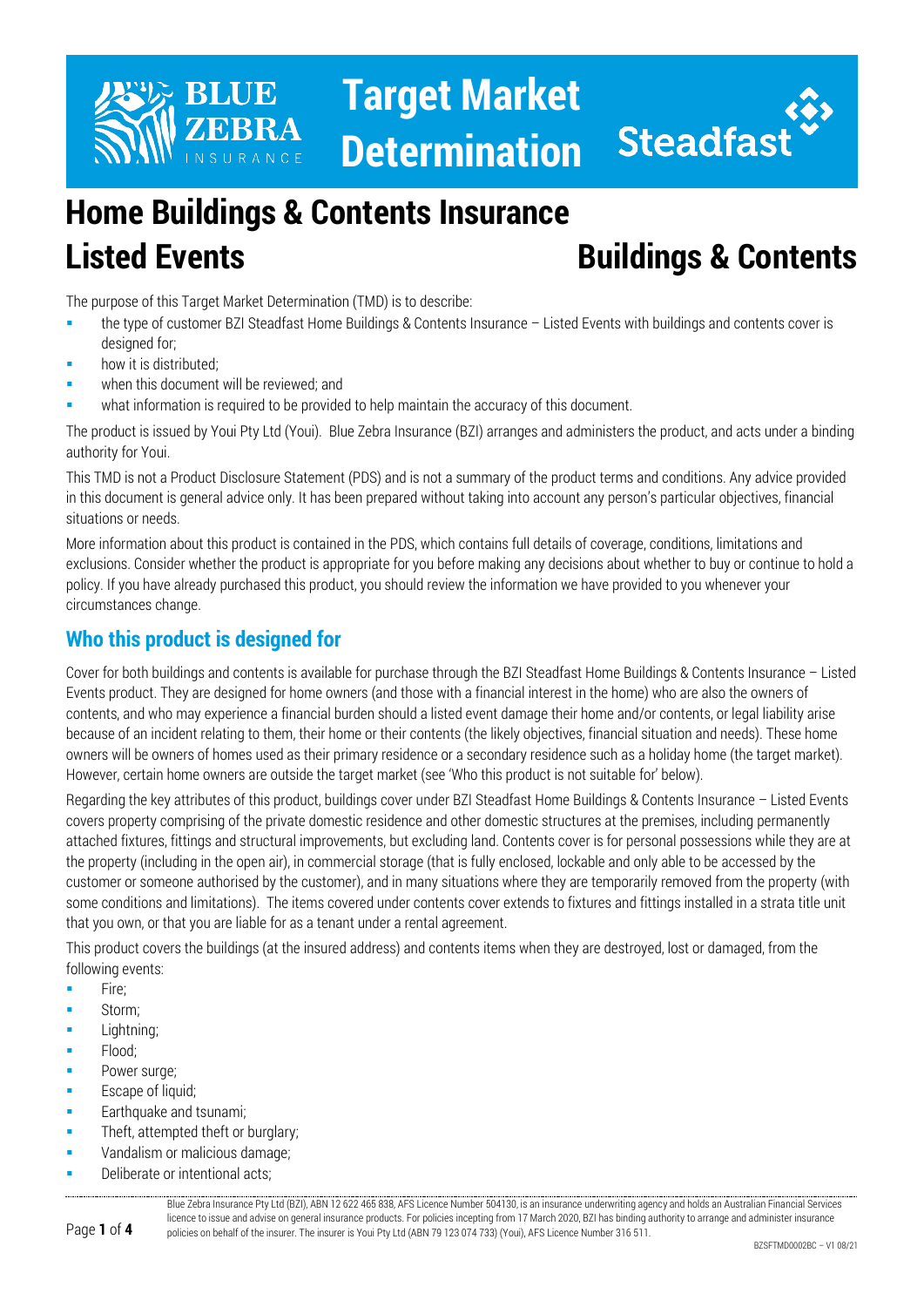



- **Riots or civil commotion;**
- **Explosion:**
- Impact damage;
- Animal damage; and
- Broken glass.

In addition to repairing or replacing the buildings or contents items when they are damaged, the product will also provide for additional benefits that cover things such as temporary accommodation, removal of debris and/or storing undamaged contents, and locating the source of escaped liquid.

The product also provides some additional covers for certain events when your contents items are being moved to a new address, where keys are lost or stolen, or where there is electric motor burnout to certain buildings and contents items.

Another key attribute of buildings and contents cover under the BZI Steadfast Home Buildings & Contents Insurance – Listed Events product is cover for legal liability. This provides protection to the home owner if they become liable to pay for the death of or injury to unrelated people, or damage to their property, for incidents in relation to them, their buildings or their contents, anywhere in the world. For example, a visitor to the home trips on a rough surface, breaking their arm and holds the home owner liable for their loss of income and some out of pocket expenses while they recover.

When you have contents cover, there is also an optional cover for purchase to meet more specific objectives, financial situation and needs of contents owners:

(a) **Valuable items** – designed for the owners of contents that are valuable personal items who want to make sure they are:

- − insured for their full value, and/or
- appropriately covered when away from the insured address,

if they experience a financial loss as a result of those items being lost or damaged.

These items can be covered in two ways:

- − unspecified valuable items: up to \$1,000 per item up to a nominated sum insured for all valuable items (maximum \$5,000);
- − specified valuable items: each item is listed and covered up to the specified value.

Where included on the policy, this cover is a further key attribute of BZI Steadfast Home Buildings & Contents Insurance – Listed Events.

All the above key attributes make BZI Steadfast Home Buildings & Contents Insurance – Listed Events with building and contents cover likely to be consistent with the likely objectives, financial situation and needs of the target market because it provides cover, or the option to add cover, for certain events that may result in significant damage to the home owner's buildings and/or contents, and provides coverage for the typical types of domestic structures, contents and valuable items that customers expect to be considered part of the insured property. The product also provides coverage for legal liability arising because of incidents relating to the buildings, contents or the home owner.

#### **Who this product is not suitable for**

This product is not suitable for owners of buildings and contents where:

- $\blacksquare$  the buildings are
	- primarily rented out, on either a long term or short term basis;
	- poorly maintained and not in an occupiable, liveable condition;
	- part of a strata title;
	- used as a hotel, motel or bed and breakfast accommodation;

or

- the contents are:
	- part of a dwelling they own and rent out i.e. landlord's fixtures and fittings;
	- part of a hotel, motel or bed and breakfast accommodation;
	- in storage that is not a commercial storage facility that is fully enclosed, lockable, and only accessible by them (or someone authorised by them);
	- − contained within a dwelling that is poorly maintained and not in an occupiable, liveable condition;
	- − certain items used to earn an income (such as photographic equipment and musical instruments).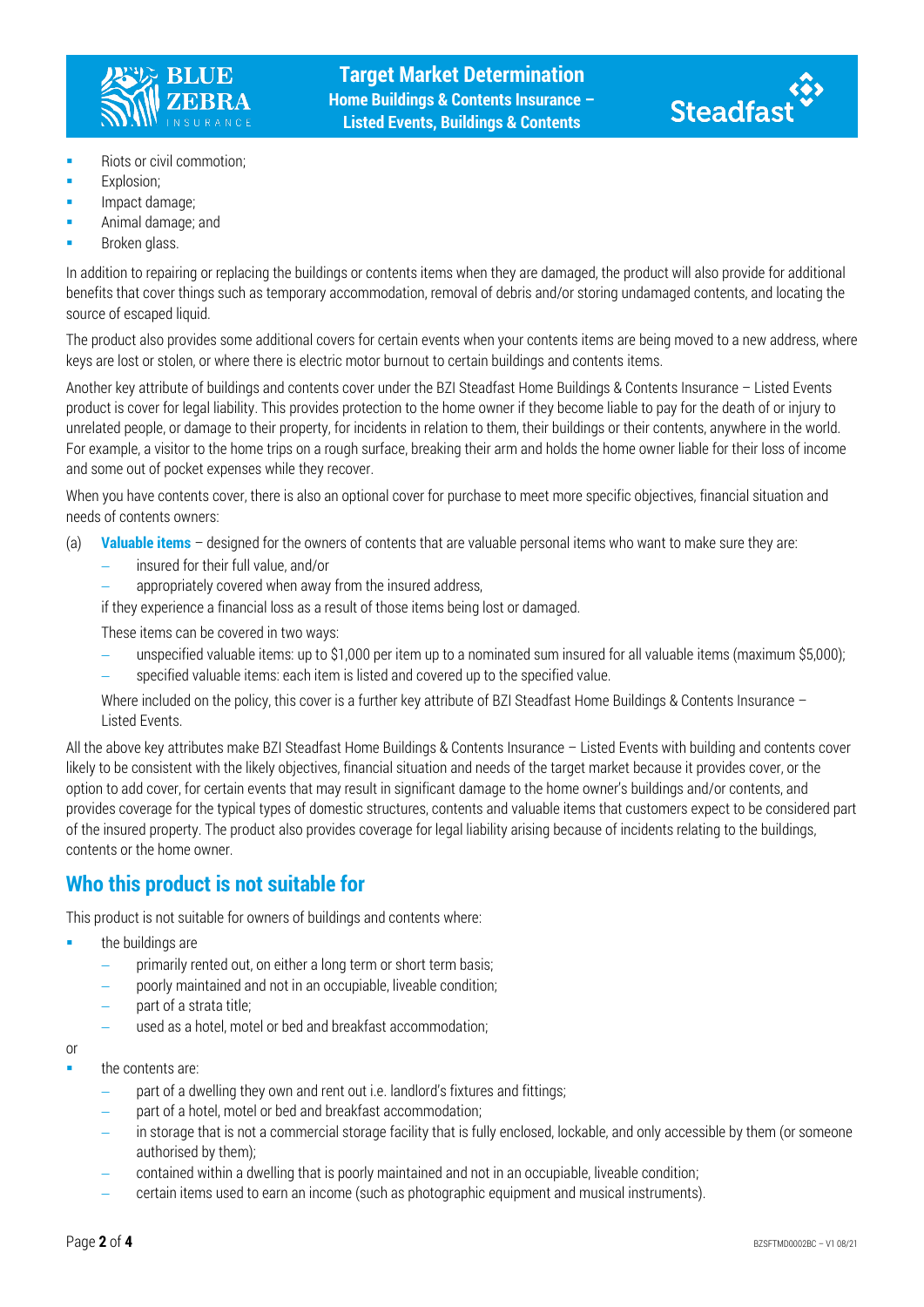



## **Distribution conditions**

BZI Steadfast Home Buildings & Contents Insurance – Listed Events can only be purchased through a Steadfast broker authorised by BZI. BZI has contractual arrangements with Steadfast brokers (including their Authorised Representatives) who are appropriately licensed to sell their products, and as part of their licensing these brokers have adequate training to provide this product to their customers. BZI has a range of supervision and monitoring procedures, and provides training and support regarding the process to follow for getting quotes for this product and administering the policies once purchased.

When completing a quote, the BZI processes include a number of questions that enable the collection of information that help to determine if the applicant is within the target market for this product, if we will insure them and their buildings and contents, and for what premium and excess. The customer should always answer these questions accurately and check with their intermediary if they are not sure what a question means.

These conditions make it likely that BZI Steadfast Home Buildings & Contents Insurance – Listed Events will only be distributed to consumers within the target market for this product because the brokers have knowledge of the policy terms and conditions, and processes are designed to identify instances where a policy is not suitable for the applicant.

#### **Reporting**

BZI (as distributor of this product and Youi's agent) collects information and prepares reports regarding sales activity, performance, claims data and complaints on a quarterly basis (at least) and provides this to Youi.

All brokers who have been authorised by BZI to sell and administer this product must report the following information to BZI, who will incorporate it within their reporting requirements to Youi:

| <b>Reportable information</b>                                  | <b>Reported by</b> | <b>Frequency</b>                               |
|----------------------------------------------------------------|--------------------|------------------------------------------------|
| Complaints data including the number and nature of any         | <b>B71</b>         | Quarterly (within 10 business days of the end  |
| complaints (where these have not already been raised with BZI) | <b>Brokers</b>     | of quarter)                                    |
| Any occasions where this product has been sold contrary to     | <b>BZI</b>         | As soon as practicable after becoming aware of |
| the TMD                                                        | <b>Brokers</b>     | the matter, and no later than 10 business days |
| Any feedback, regulatory orders or directions regarding the    | <b>B71</b>         | As soon as practicable after becoming aware of |
| product or its distribution that are received from             | <b>Brokers</b>     | the matter, and no later than 10 business days |
| a regulator,                                                   |                    |                                                |
| The General Insurance Code Governance Committee, or            |                    |                                                |
| AFCA                                                           |                    |                                                |
|                                                                |                    |                                                |

Where necessary, BZI may request additional information from brokers to determine if this product has been sold contrary to the TMD.

#### **Reviewing this document**

Youi will review this TMD if:

- **there are amendments to our PDS that change the cover provided;**
- material changes are made to our underwriting guidelines;
- we introduce other ways in which this product can be sold;
- we receive a significant number of complaints regarding the design or distribution of this product;
- the business performance and value provided by this product indicate the TMD is no longer appropriate, having regard to appropriate data such as claims ratios and policy sales and cancellation rates; or
- we identify that there has been a significant dealing in the product that is not consistent with the TMD.

Our review will occur within 10 business days of any of the above events occurring.

In any event, a review of this TMD will be completed no later than two years from the publication date of this TMD and subsequently at two-yearly intervals.